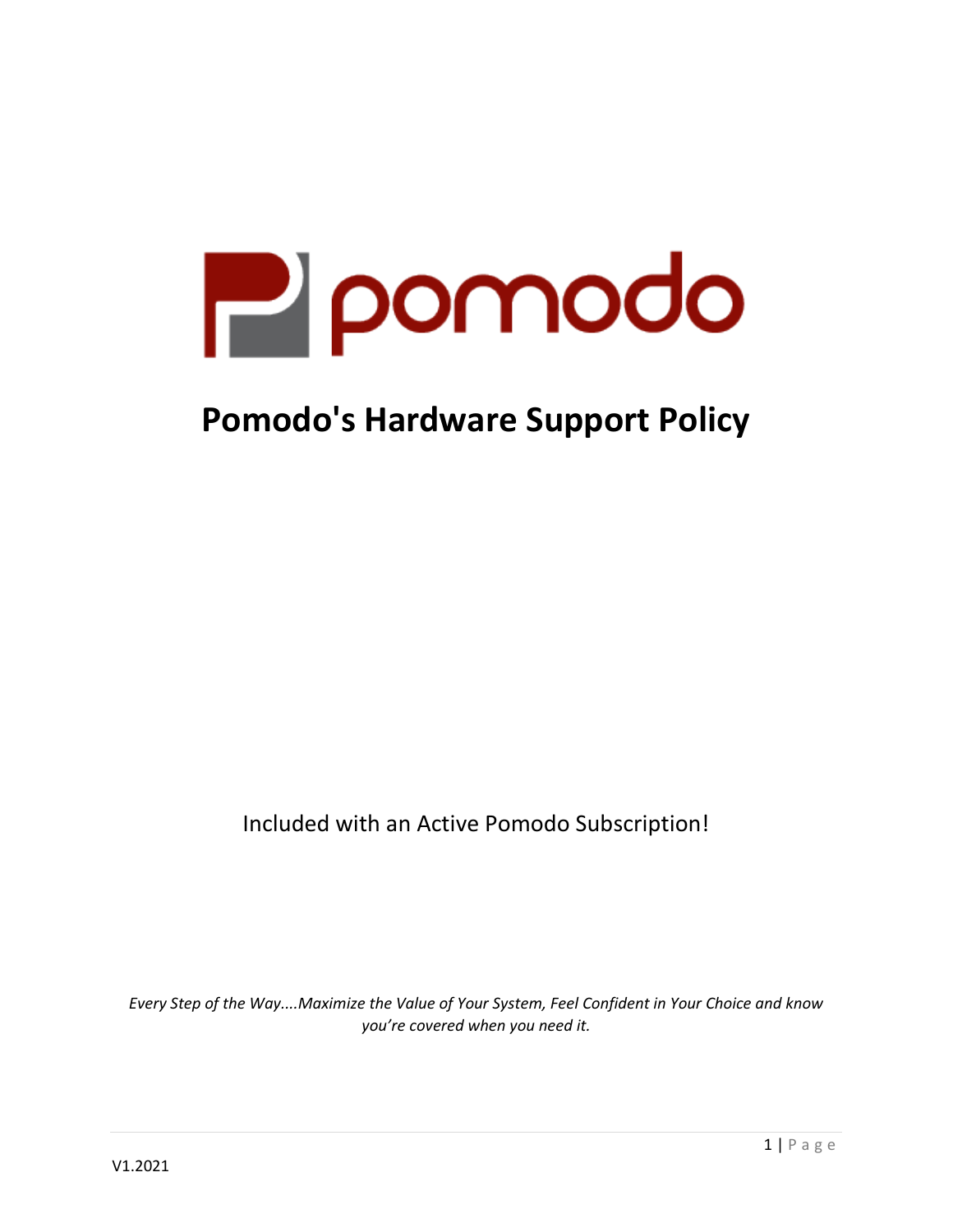# Hardware Policy

Full Swap- Out Support Policy Features Include:

## **1. Next Business Day Replacement /Swap-Out Service**

Pomodo will send part(s) for any hardware failures on all equipment covered under the policy. See section E for details.

#### **2. Toll Free Help Desk Phone Support**

24 X 7 Phone Support from In House Technicians--No outsourcing

#### **3. Unlimited Web / Phone Training**

Call and spend time with our knowledgeable staff and receive ongoing training on your software.

#### **4. Online Portal**

Full online resources, video tutorials, knowledge base, submit support tickets, downloads, pay and order online.

#### **5. Remote Access Support**

Pomodo uses software that gives us the capabilities to connect remotely to your system to fix and diagnose any challenges.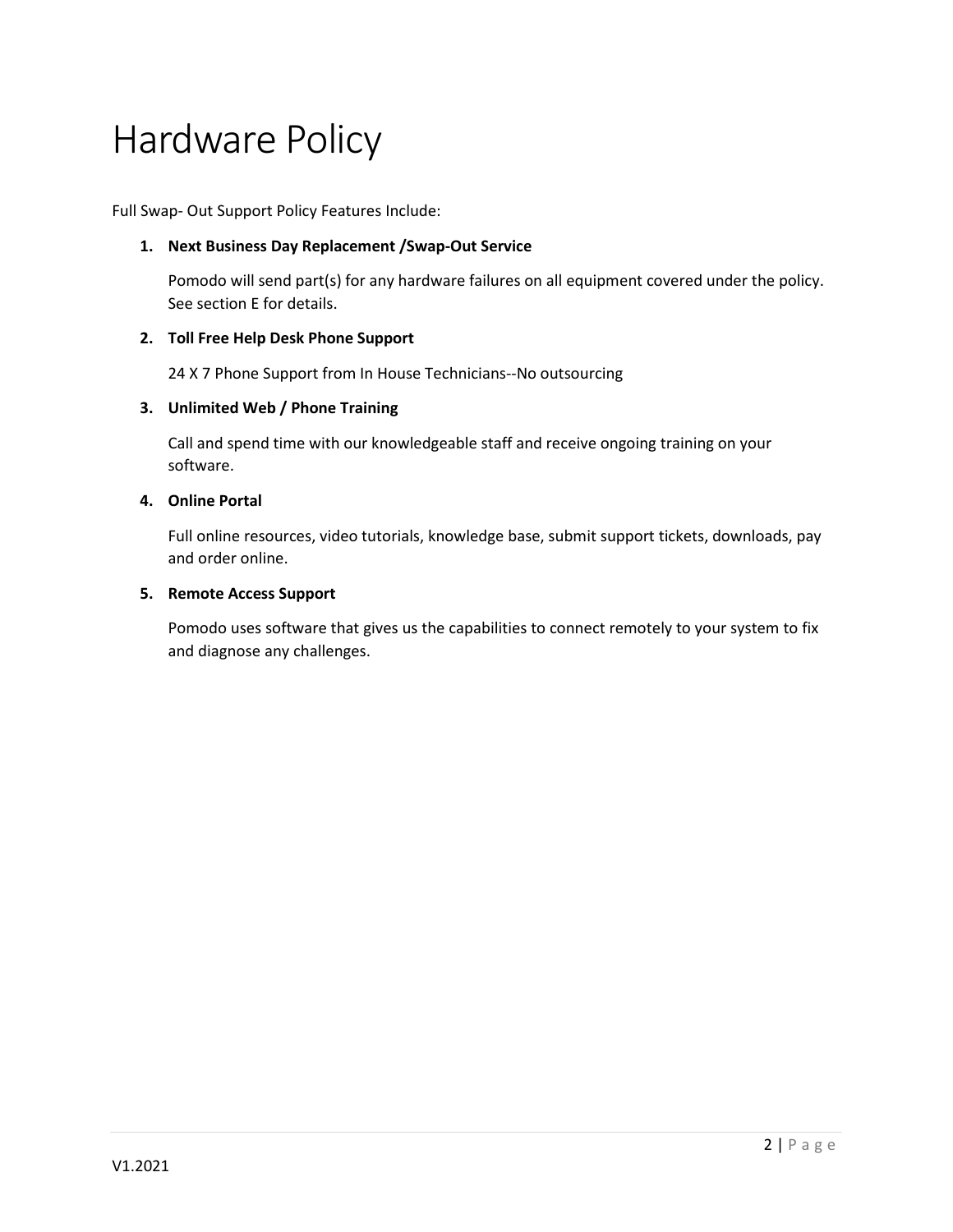**This Support Policy Agreement (Agreement) is entered into by Automated Data Instruments DBA Pomodo (Provider) and Policy Holder (Customer) and will be the governing document as it relates to service and support provided by provider.**

#### **A. Items not covered for replacement:**

The below items are not covered under the Hardware Swap Out Policy. If these items are replaced it is chargeable at current rates even if they were provided by or purchased from Provider. Phone support will be provided to assist with replacement.

- **Wiring:** including but not limited to: Network cables or jacks, power cables
- **Network router, hubs or switches:** This policy does not cover the replacement / service of any hubs, routers, switches or wireless network connections of any kind even if purchased from Provider.
- **Connecting to an existing network:** Provider will be limited to the support that can be provided when connecting to an existing network. Provider will work with Customer's IT staff to resolve any issues that may occur as a result of being on an existing network. Provider will not be responsible for data base connections failures, internet access, passwords, domain names, remote (network printer) failures or any other network related issues deemed a result of being a part of an existing network.

Phone support only will be provided and related to general networking issues only on the Customer's network. It may be necessary for Customer to have assistance at own expense to solve networking issues.

• **Report Printers:** If report printer needs repaired or replaced, Customer will be charged and/or manufacture warranty will apply

Provider cannot guarantee any compatibility on hardware not provided by Provider; any support requested on non-Provider hardware is chargeable at current policy rates.

- **UPS: Battery backups:** If needs repaired or replaced will be chargeable and/or manufacture warranty will apply - batteries not covered.
- **Computers not purchased from Provider with or without software:** Due to the many variables with existing computers it may be determined that Customer's computer may not be compatible with the software and may not be able to have the software installed. Provider will not be held liable for any loss of data or system failure as a result of installing of software. Provider cannot guarantee any compatibility on non-Provider hardware; any support requested on non-Provider hardware is chargeable at current policy rates.
- **Spyware and Virus Issues:** It is the Customer's responsibility to maintain and update virus and spyware software.
- Provider will not be held liable or responsible for any issues, problems, or loss of data due to viruses / spyware.
- **Internet service:** Provider will not be held liable or responsible any issues or problems as a result of internet services. It is the Customer's responsibility to solve any internet issues.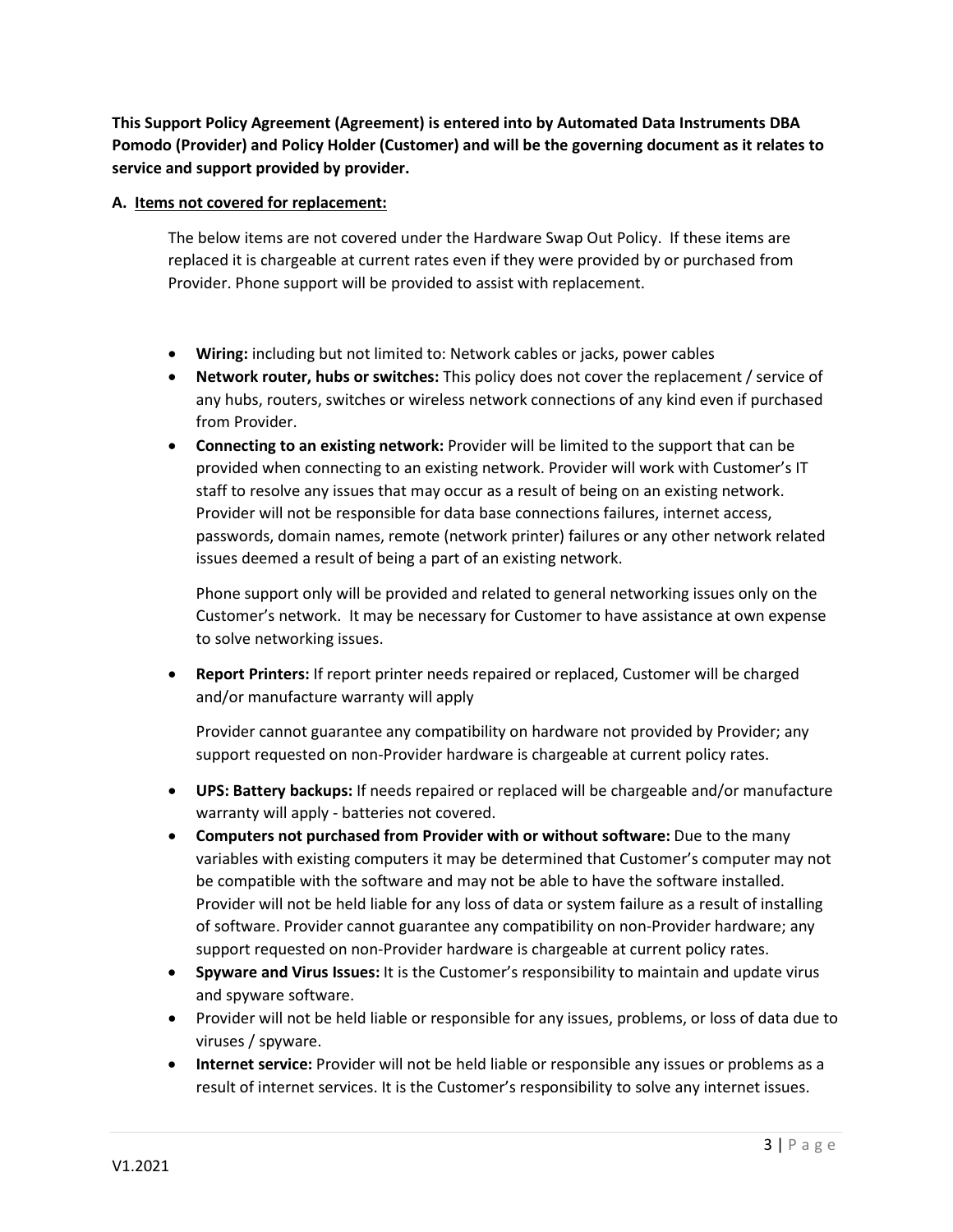• **Wi-Fi / separate internet connection:** For security purposes, Provider requires its own network with internet access. No other computers or Public Wi-Fi should be connected to the POS network. For an additional fee Provider can set-up a Wi-Fi network / other network but it is policy that if for any reason there is an issue with this network additional charges will apply. Wi-Fi networks and routers are not covered under this Agreement. *If using DSL Pomodo does not install separate internet network connections.*

If Customer is **sharing** internet connection with other devices (i.e. cameras, juke box, Wi-Fi, etc.) Provider is not responsible for these devices (setup, performance or connections). For best results install a 2<sup>nd</sup> internet connection so that these devices are on their own internet connection.

#### **A.1–Replaceable Swap Out Items**

Customer invoice will indicate the swap out term for covered items. The Provider will cover the cost of the items and send via shipment method below. Phone support will be provided to assist with replacement. Provider reserves the right to exclude products from the policy and to replace a product with a replacement that is the equivalent in features and quality and not necessarily new, or the same model or name brand.

#### **Shipment method:**

Replaced product will be shipped the next business day from time of received call and technical support department authorization. All replacement requests need to be verified by the Technical Support Center prior to the shipment or delivery of any replacement products. All returned items must be shipped prepaid. All manuals, cables, ribbons, paper guides, etc. must be returned. Provider is not responsible for shipper's inability to ship or deliver products. Provider reserves the right to ship customer replacement items not the entire unit to fulfill this contract if it is feasible to do so. For example if Customer is having a problem with receipt printer, and Provider's technicians feel that the receipt printer is the problem they will ship a replacement receipt printer. Provider requires Customer to return the defective product within ten (10) days from receiving the replacement product. Provider is authorized to charge Customer's credit card or account on file for the full amount of any and all product not returned within the above-mentioned time limitation. Unpaid invoices could result in the suspension of all services.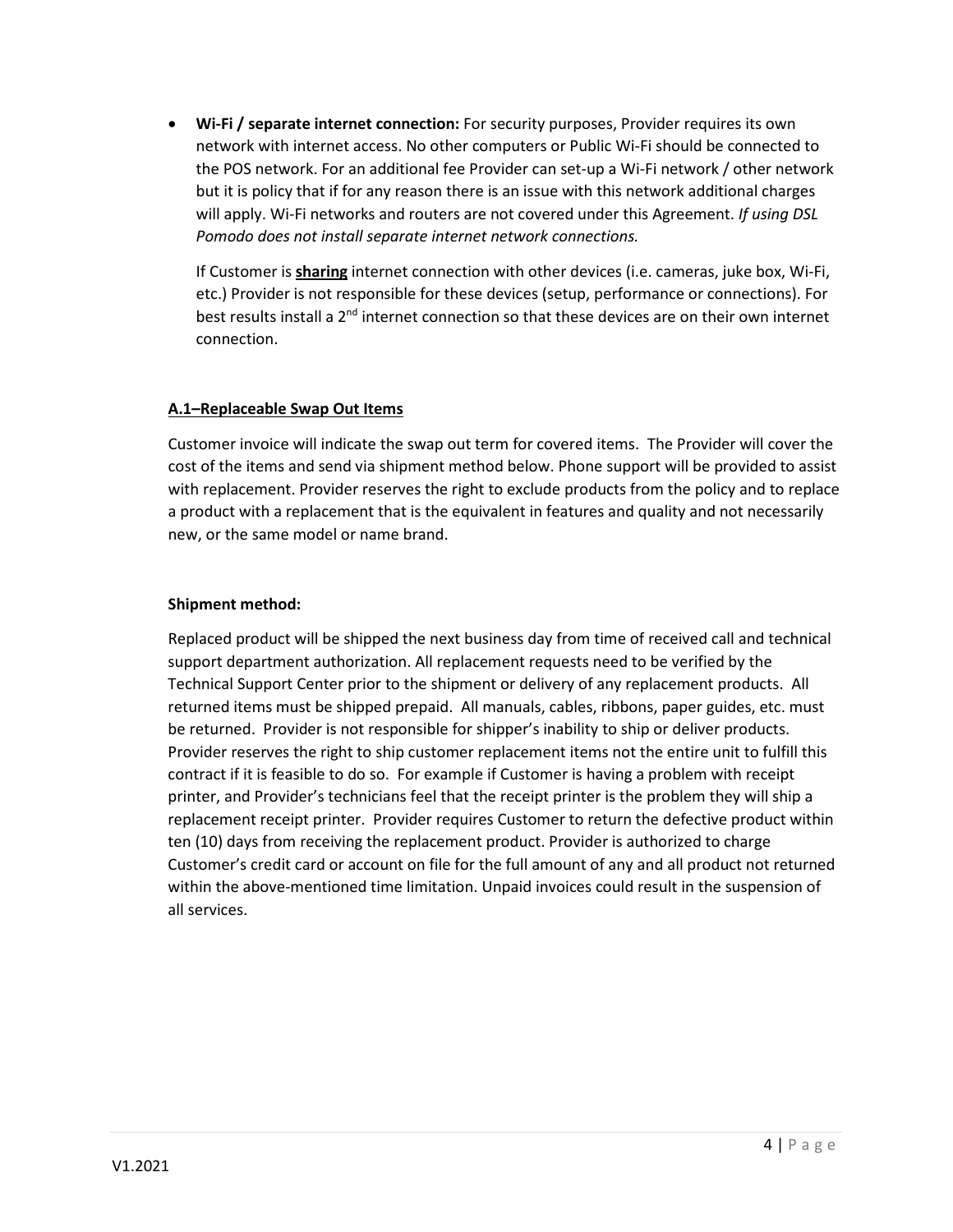#### **B. Policy Terms and Conditions**

#### **B-1 --Policy commitment**

Hardware swap out is only valid on select purchased hardware from Pomodo and with an active, valid Pomodo Subscription. Hardware swap out is provided for 36 months from the original invoice date. After 36 months, hardware is no longer covered under the swap out policy. The Customer can choose to upgrade the hardware to extend swap out for another 36 months, or replace hardware at the cost of Customer if it fails. After the 36 month term, phone and email support will continue to be provided for the hardware, provided that the issue can be fixed without replacing the hardware.

Customer's system delivery date, and "going live" does not impact the start date of the hardware swap out 36 month term.

Provider has the right to bill and collect for product not returned to Provider within the guidelines set forth in this agreement.

This support policy shall terminate if either party breaches any agreements including the subscription agreement between parties.

#### **B.2--Adding locations and or additional equipment to your contract:**

All new locations and or approved equipment added to Customer's policy will be covered under swap out for 36 months from the invoice date of purchase. Any items replaced under the swap out policy will keep the original 36 month term. Replacements will not extend the 36 month term.

Pomodo reserves the right to discontinue this program at any time. If discontinued all previously covered equipment will remain covered for the remaining time on the 36 month term, but no new equipment will be covered if added after the program is discontinued. Your invoice will show what is covered and should be kept for your records as proof of your 36 month term.

## **B.3 --Past due accounts:**

If Customer account with Provider is past due for any amount, due to nonpayment, returned checks, or any other reason, Customer access to support will be suspended until the account is paid in full or arrangements to take care of the past due balance are made. Please keep in mind that even though account is suspended, time is still being subtracted from your 36 month hardware swap out term. If Customer account is suspended, Customer may purchase support at the current support rate, but that support must be paid in full prior to the support being provided.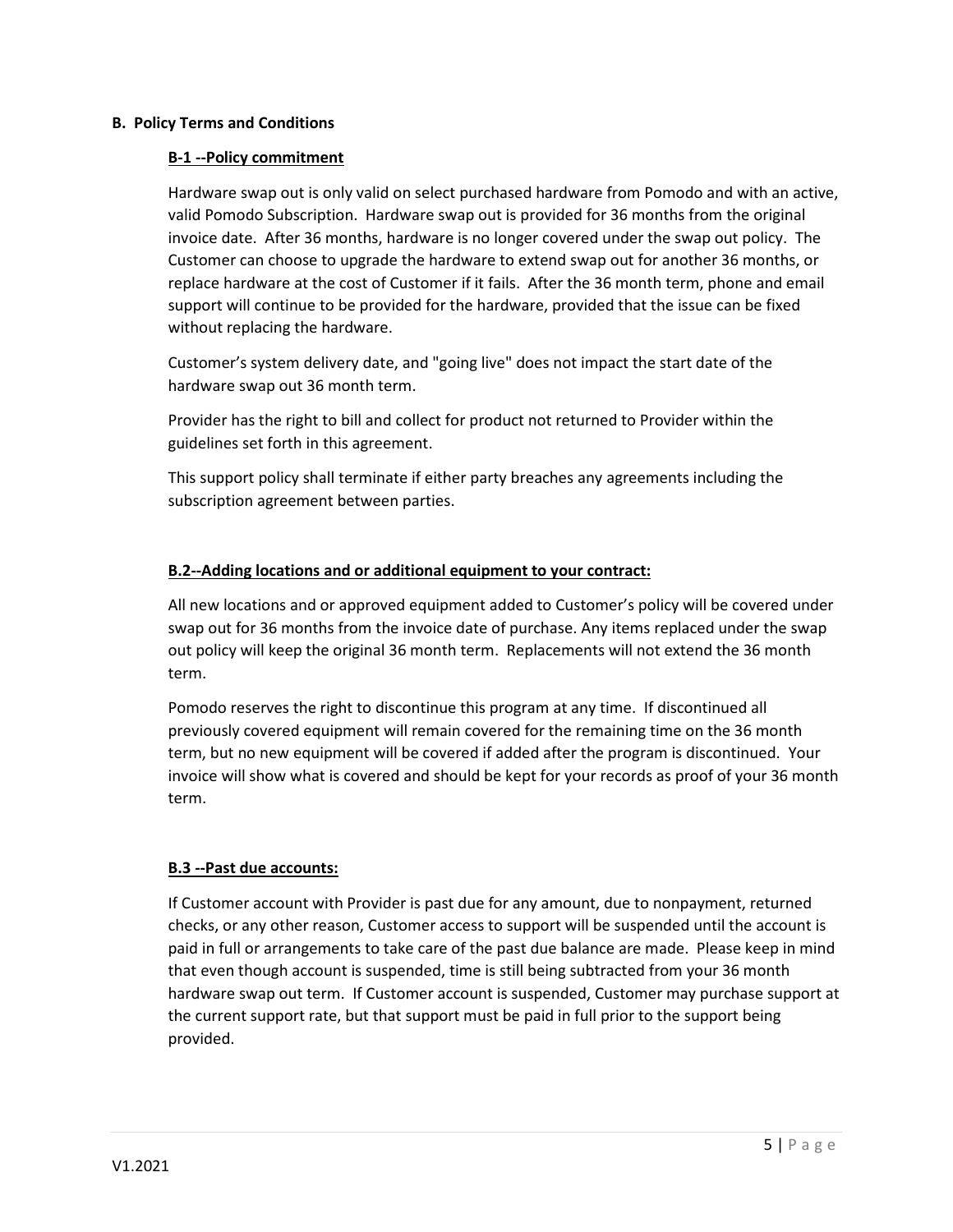#### **B.4 --Non-transferable:**

Customer may not lend, lease, rent, sub-license or otherwise transfer rights under this support policy. Resellers are independent and in no way represent Provider. Any and all representations, warranties; implied or express, by reseller on behalf of Provider are void, AND IN NO EVENT shall Provider be liable for any loss, damage, or injury of any nature, whether direct or consequential in connection with or resulting from the use of the products.

# **B.5 --Terms and conditions:**

Verbal statements or promises made by any Provider employees or contractors are void, and only statements in this policy are valid. This is a support policy for technical support to the Provider's designated location for support, on a first come – first served basis. It is limited to, hardware and software purchased from Provider or an authorized provider unless specified in writing and attached as a part of this contract. Data recovery covered under this contract is *limited to restoration of the most recent data backups retained by the Customer*. Direct connection to the Customer's system via the internet will require the Customer to have a valid copy of the communication package specified by the provider. Provider assumes no liability for data security or confidentiality. Provider is not responsible for any loss of data, sales, credit card sales or any items related to loss of data or system failure.

# **B.6 --Disclaimer:**

Provider and it's members provide this service to you "As Is" and does not warrant that the information provided will be error free or will meet any or all customer needs. Any support errors that are identified by clients of Automated Data Instruments, Corp. will, when identified, be evaluated by a support person to determine whether the errors apply generally to the program will be forwarded to the program authors. Any errors that are peculiar to that specific customer will, at the option of Pomodo be dealt with by using one of several methods of correction. In no event shall Pomodo be liable for any loss, damage, or injury of any nature, due to the above, whether direct, consequential in connection with, or resulting from the use of the service. The warranty and remedy provided above are exclusive and in lieu of all other express warranties and unless stated herein, any statements or representations made by any other person or firm are void. The duration of any implied warranties of merchant ability or fitness for a particular purpose on your product shall be limited to the duration of the express warranty set forth above. Except as provided in this written warranty, neither the manufacturer, nor its affiliates shall be liable for any loss, inconvenience, or damage including direct, special, incidental, or consequential damages, resulting from the end use or inability to use the product, whether resulting from breach of warranty or other legal theory.